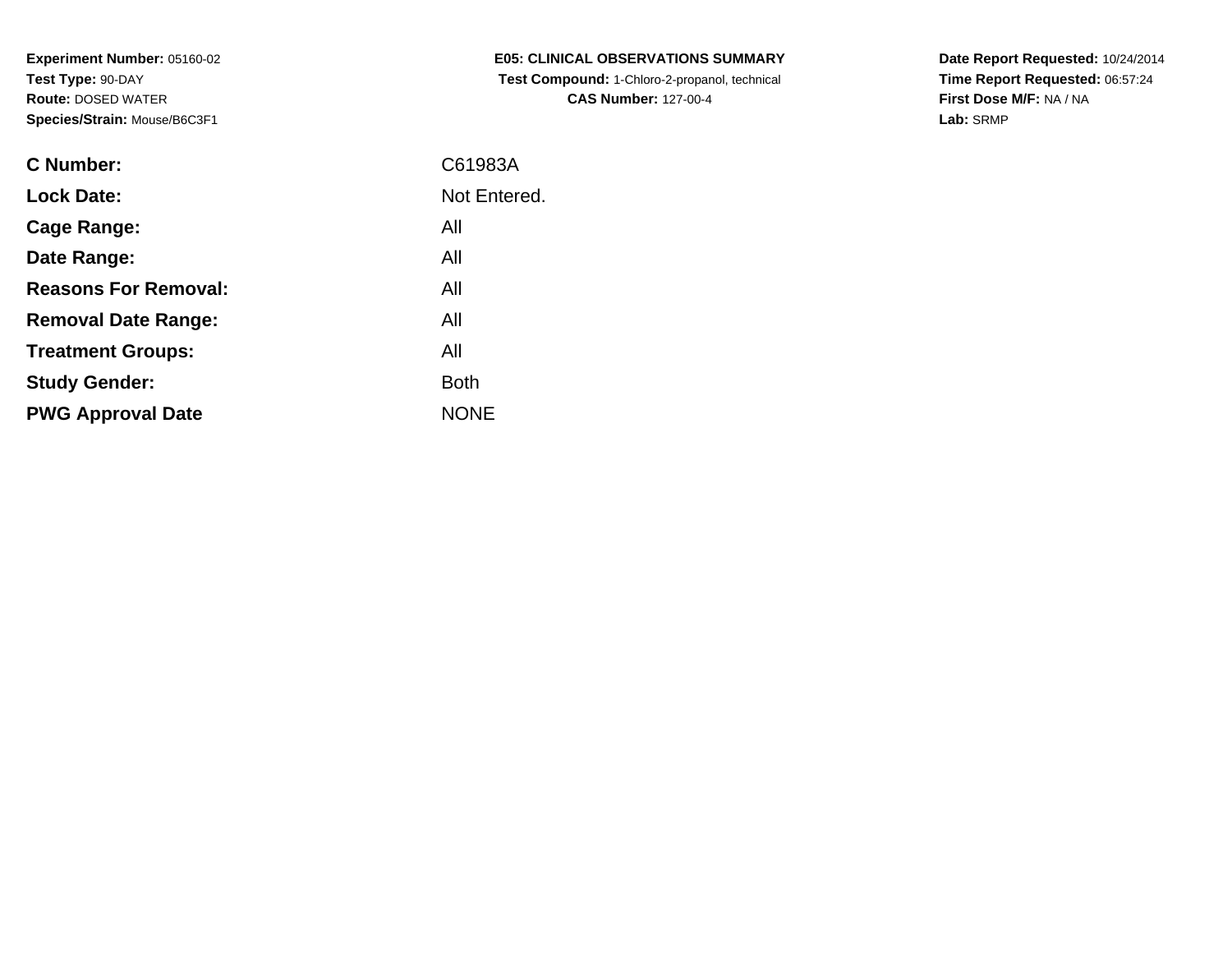#### **E05: CLINICAL OBSERVATIONS SUMMARY Test Compound:** 1-Chloro-2-propanol, technical **CAS Number:** 127-00-4

**Date Report Requested:** 10/24/2014**Time Report Requested:** 06:57:24**First Dose M/F:** NA / NA**Lab:** SRMP

**SEX :MALE WEEK: 14**

| <b>OBSERVATIONS</b>             | <b>VEHICLE MALE</b> |               | 33 PPM MALE     |        | 100 PPM MALE    |                         | <b>330 PPM MALE</b> |                       |
|---------------------------------|---------------------|---------------|-----------------|--------|-----------------|-------------------------|---------------------|-----------------------|
|                                 | <b>CURRENT*</b>     | <b>TOTAL+</b> | <b>CURRENT*</b> | TOTAL+ | <b>CURRENT*</b> | TOTAL+                  | <b>CURRENT*</b>     | TOTAL+                |
| Emaciated                       | 0/0                 | 0/10          | 0/0             | 0/10   | 0/0             | 0/10                    | 0/0                 | 1/10<br><b>DAY 15</b> |
| Swelling<br><b>Body Ventral</b> | 0/0                 | 0/10          | 0/0             | 0/10   | 0/0             | 1 / 10<br><b>DAY 22</b> | 0/0                 | 0/10                  |

\* ANIMALS WITH OBSERVATION IN CURRENT PERIOD / TOTAL ANIMALS OBSERVED IN CURRENT PERIOD (WITHIN 7 DAYS OF RUN DATE)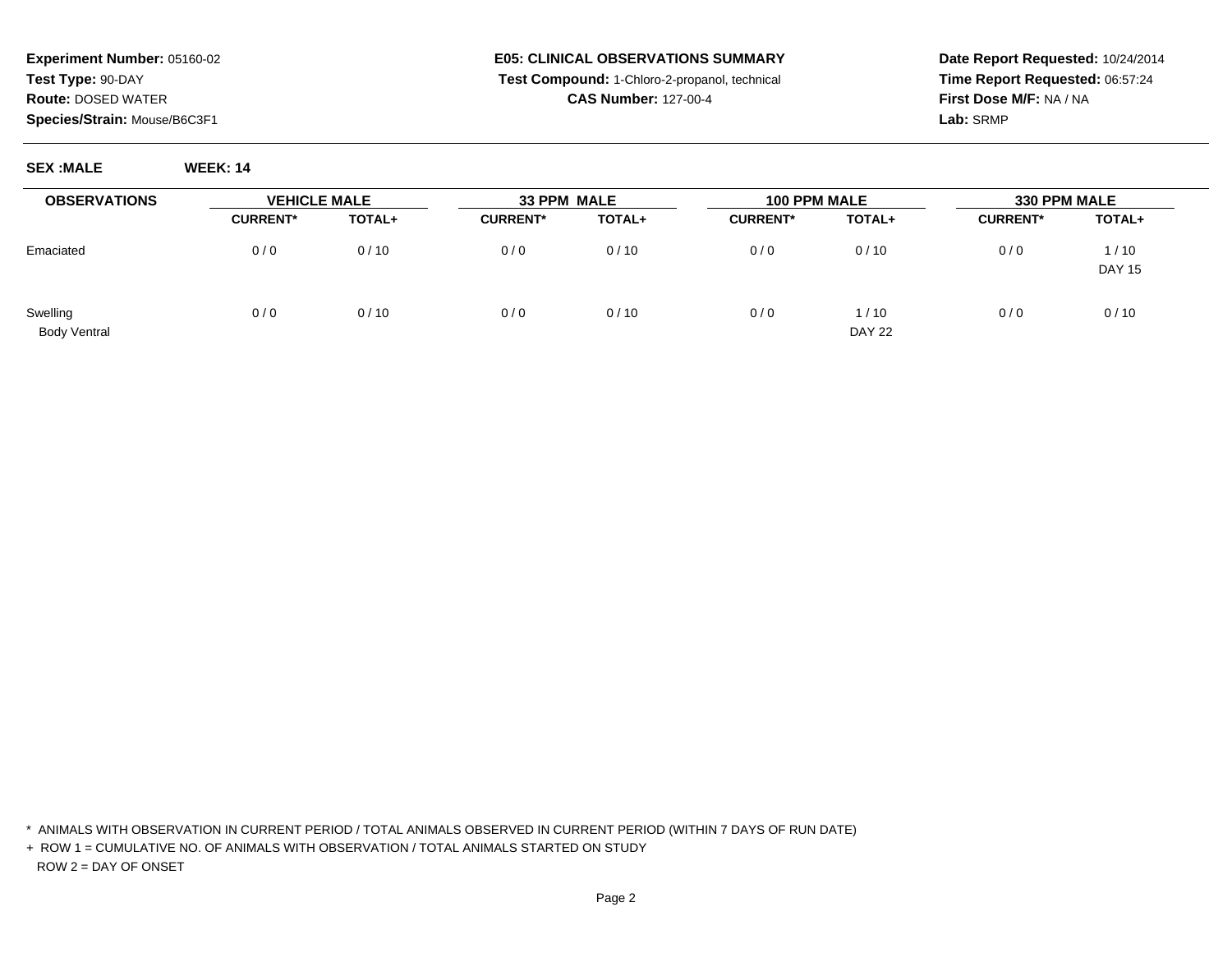**SEX :MALE WEEK: 14**

# **E05: CLINICAL OBSERVATIONS SUMMARY Test Compound:** 1-Chloro-2-propanol, technical **CAS Number:** 127-00-4

**Date Report Requested:** 10/24/2014**Time Report Requested:** 06:57:24**First Dose M/F:** NA / NA**Lab:** SRMP

| <b>OBSERVATIONS</b>             | 1000 PPMMALE    |        | 3300 PPMMALE    |        |
|---------------------------------|-----------------|--------|-----------------|--------|
|                                 | <b>CURRENT*</b> | TOTAL+ | <b>CURRENT*</b> | TOTAL+ |
| Emaciated                       | 0/0             | 0/10   | 0/0             | 0/10   |
| Swelling<br><b>Body Ventral</b> | 0/0             | 0/10   | 0/0             | 0/10   |

\* ANIMALS WITH OBSERVATION IN CURRENT PERIOD / TOTAL ANIMALS OBSERVED IN CURRENT PERIOD (WITHIN 7 DAYS OF RUN DATE)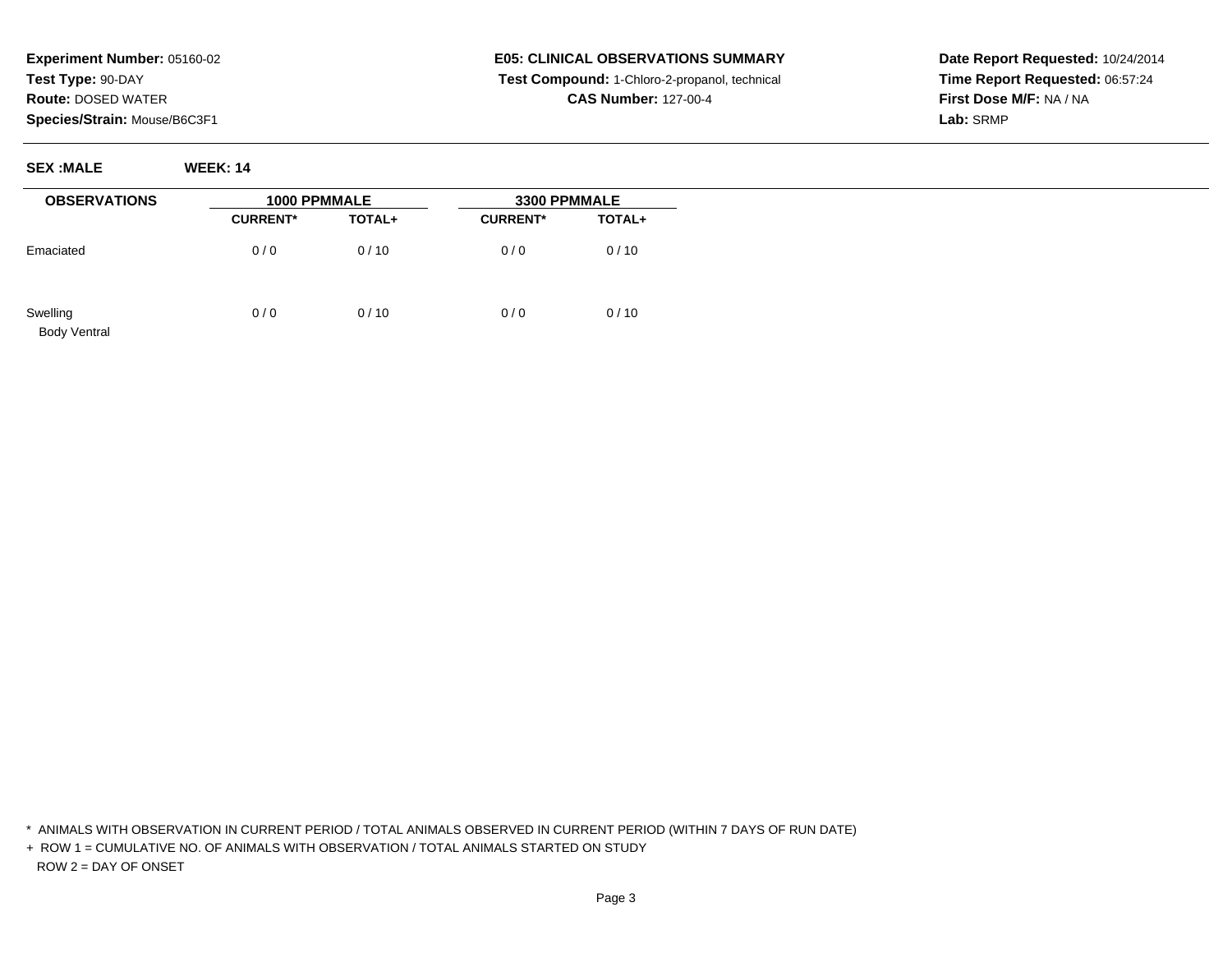**E05: CLINICAL OBSERVATIONS SUMMARY Test Compound:** 1-Chloro-2-propanol, technical **CAS Number:** 127-00-4

\*\*\*END OF MALE DATA\*\*\*

**Date Report Requested:** 10/24/2014**Time Report Requested:** 06:57:24**First Dose M/F:** NA / NA**Lab:** SRMP

\* ANIMALS WITH OBSERVATION IN CURRENT PERIOD / TOTAL ANIMALS OBSERVED IN CURRENT PERIOD (WITHIN 7 DAYS OF RUN DATE)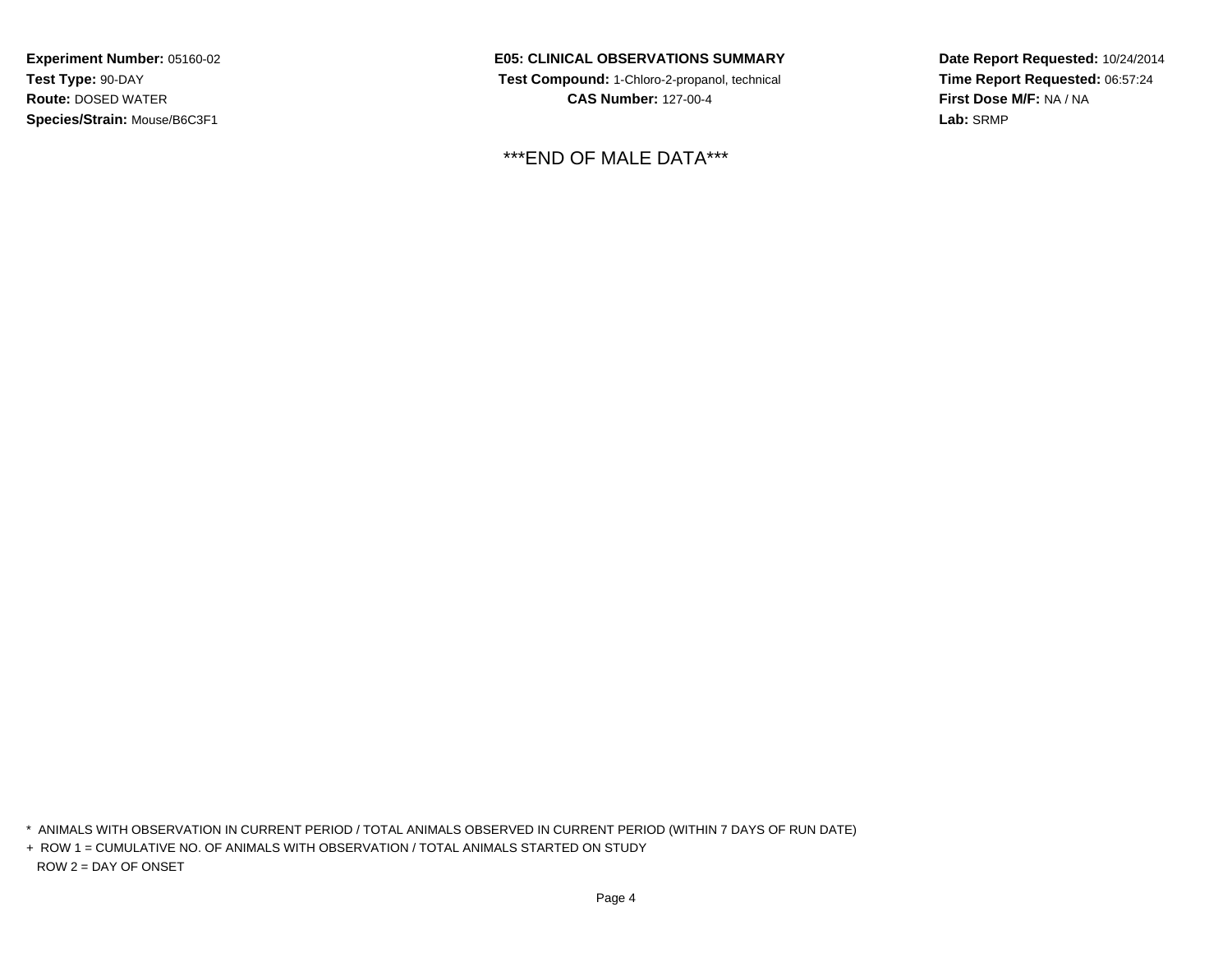### **E05: CLINICAL OBSERVATIONS SUMMARY Test Compound:** 1-Chloro-2-propanol, technical **CAS Number:** 127-00-4

**Date Report Requested:** 10/24/2014**Time Report Requested:** 06:57:24**First Dose M/F:** NA / NA**Lab:** SRMP

**SEX :FEMALE WEEK: 14**

| <b>OBSERVATIONS</b> | <b>VEHICLE FEMALE</b> |        | <b>33 PPM FEMALE</b> |               | <b>100 PPM FEMALE</b> |               | <b>330 PPM FEMALE</b> |               |
|---------------------|-----------------------|--------|----------------------|---------------|-----------------------|---------------|-----------------------|---------------|
|                     | <b>CURRENT*</b>       | TOTAL+ | <b>CURRENT*</b>      | <b>TOTAL+</b> | <b>CURRENT*</b>       | <b>TOTAL+</b> | <b>CURRENT*</b>       | <b>TOTAL+</b> |
| Emaciated           | 0 / 0                 | 0/10   | 0/0                  | 0 / 10        | 0/6                   | 0 / 10        | 0 / C                 | 0/10          |

\* ANIMALS WITH OBSERVATION IN CURRENT PERIOD / TOTAL ANIMALS OBSERVED IN CURRENT PERIOD (WITHIN 7 DAYS OF RUN DATE)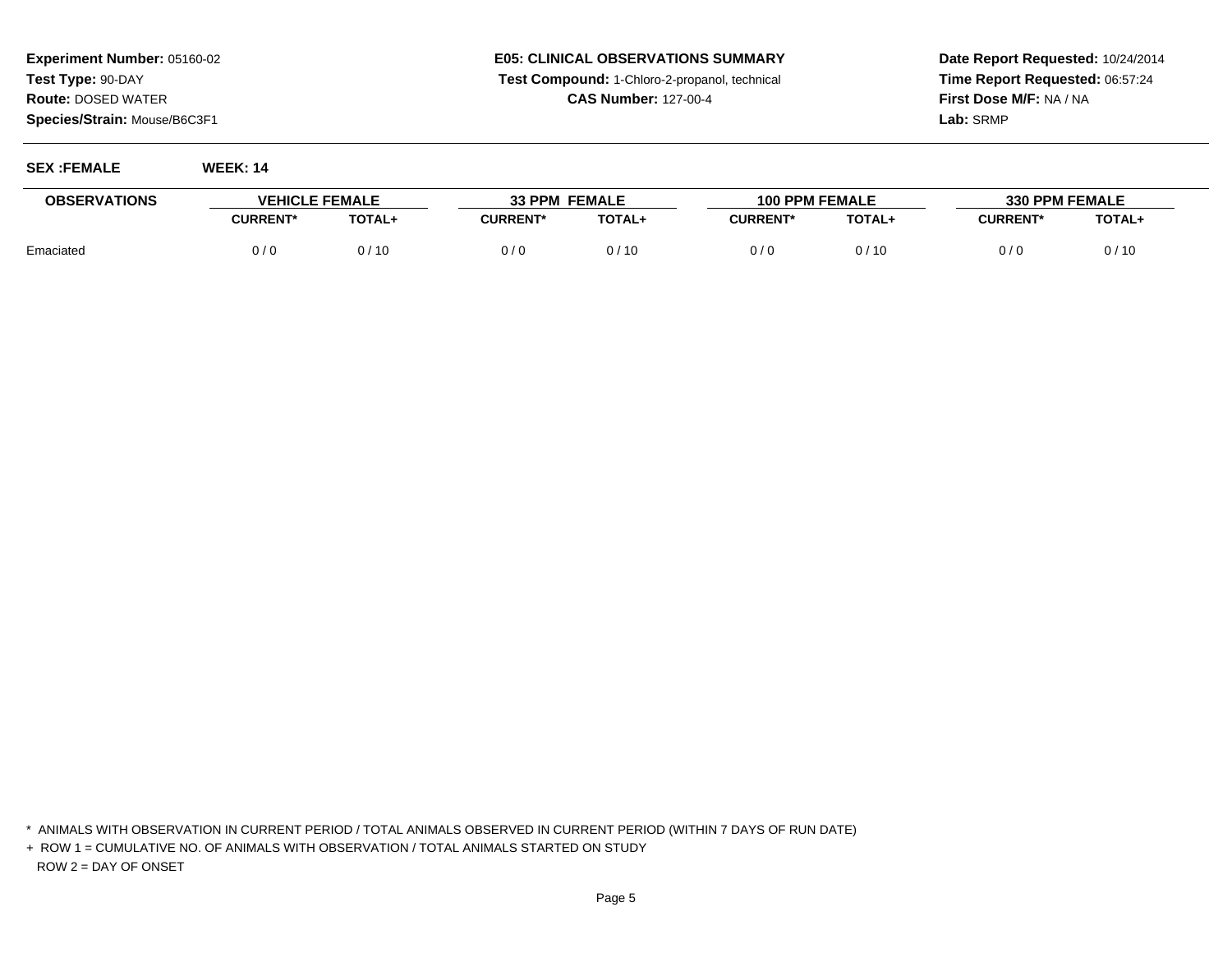# **E05: CLINICAL OBSERVATIONS SUMMARY Test Compound:** 1-Chloro-2-propanol, technical **CAS Number:** 127-00-4

**Date Report Requested:** 10/24/2014**Time Report Requested:** 06:57:24**First Dose M/F:** NA / NA**Lab:** SRMP

**SEX :FEMALE WEEK: 14**

| <b>OBSERVATIONS</b> | <b>1000 PPMFEMALE</b> |               | <b>3300 PPMFEMALE</b> |               |  |  |
|---------------------|-----------------------|---------------|-----------------------|---------------|--|--|
|                     | <b>CURRENT*</b>       | <b>TOTAL+</b> | <b>CURRENT*</b>       | <b>TOTAL+</b> |  |  |
| Emaciated           | 0/0                   | 0/10          | 0/0                   | 1/10          |  |  |
|                     |                       |               |                       | DAY 22        |  |  |

\* ANIMALS WITH OBSERVATION IN CURRENT PERIOD / TOTAL ANIMALS OBSERVED IN CURRENT PERIOD (WITHIN 7 DAYS OF RUN DATE)